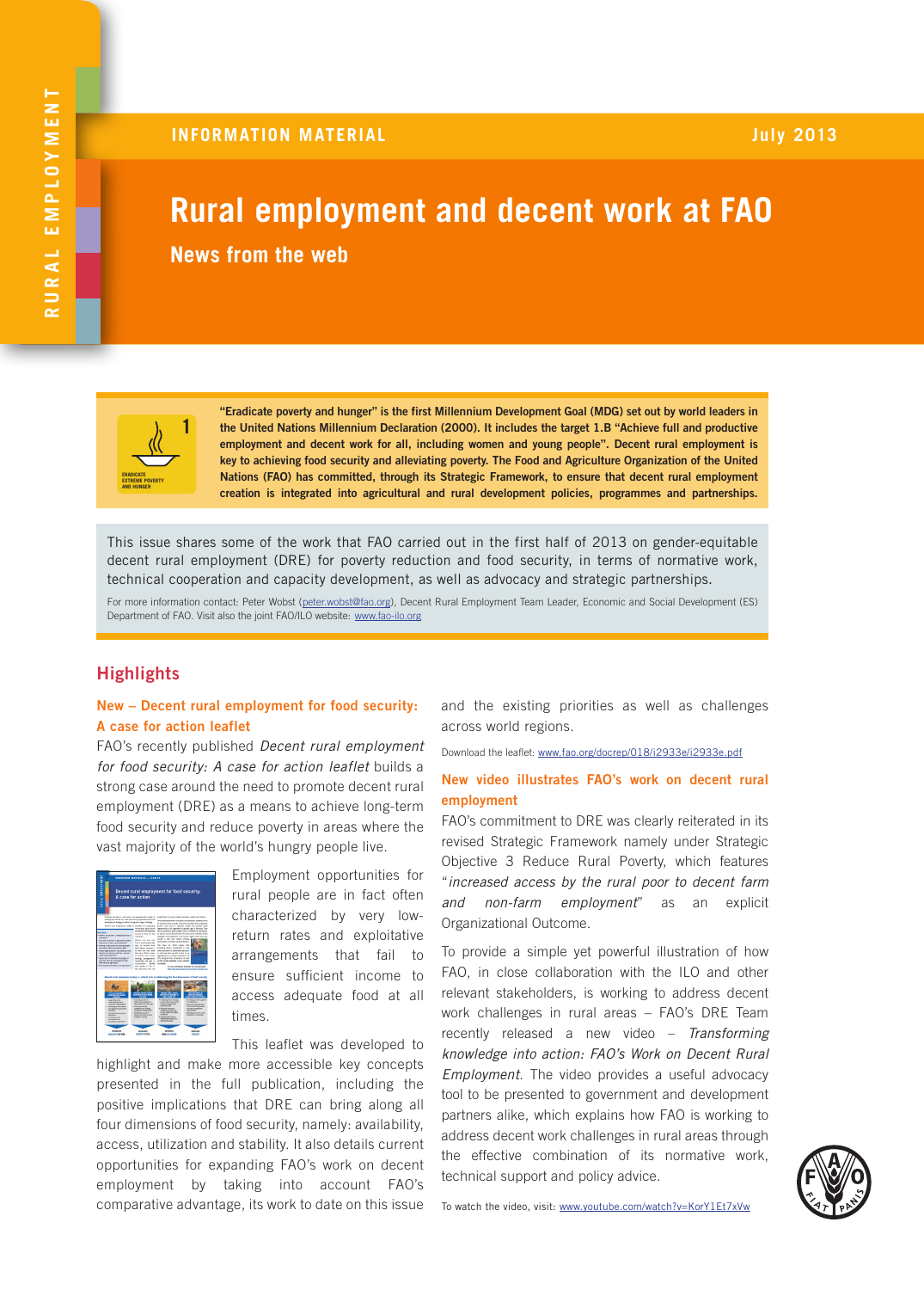# Sida-supported intervention in Malawi and Tanzania (2011-2013)

### New Country Profile: Gender inequalities in rural employment in Tanzania Mainland

Within the three-year country-level intervention "*Policy support on rural employment and decent work towards equitable and sustainable livelihoods*" that is being implemented in Malawi and Tanzania with the support of the Swedish International Development Cooperation Agency (Sida), FAO completed a detailed Country Profile on the gender inequalities in rural employment within Tanzania Mainland.

The Country Profile, jointly developed and co-financed by FAO's Gender Policy Analysis and Capacities Team, contributes to a better understanding of the types and degree of existing gender inequalities in rural employment in Tanzania Mainland. The profile serves as a policy support tool for integrating and monitoring gender equality and DRE issues into rural development policies and programmes.



Findings from the report show that, despite a relative gender parity in access to primary schooling, rural women lag behind their male counterparts in education. The profile also highlights that, in spite of the fact that rural women play a key role in farming, they face

major constraints in access to productive resources. Their heavy engagement in domestic, caregiving and community activities also limits their productive and educational potential. Moreover, while a large portion of rural women and men perform multiple jobs, women are over-represented in unpaid employment, particularly in their second occupation.

The Country Profile is accompanied by a Policy Brief that highlights key areas where greater policy attention is needed to promote more productive and equitable employment opportunities for adult as well as young rural women and men.

For more information: [www.fao-ilo.org/fao-ilo-gender/en/](http://www.fao-ilo.org/fao-ilo-gender/en/)

#### More and better jobs for rural youth

## Junior Farmer Field and Life School graduate inspires change in her community

Junior Farmer Field and Life Schools (JFFLS) aim to boost youth employment opportunities in agriculture and rural areas. Zaituni Maabadi Kombo, a recent JFFLS graduate, recounts how this learning experience inspired her to set up her own agricultural cooperative:

"Initially, the village leaders did not recognize my efforts to mobilize youth engagement in agriculture, but I am sure they will be convinced once they see how young people are generating income and are contributing to the community's well-being through their horticulture activities" says Zaituni, a JFFLS graduate from Zanzibar.

When Zaituni returned to her village from the JFFLS training organized by FAO in October 2012, she was determined to



establish a youth group of agro producers with a view of agriculture as a business. Yet, Zaituni met some challenges when, initially, village leaders failed to offer her their support. She went ahead on her own and established Vijana Kazi, a group of 17 members aged 19 to 26 years. In Kiswahili, Vijana Kazi means "working youth", and the name was handpicked to highlight that agriculture can represent a valid source of self-employment for young people in Zanzibar.

Ali Abeid, a former JFFLS graduate, provided Zaituni and her peers with a demonstration plot for group learning, and they have now harvested their first eggplants. Some of these have been sold at the market while the rest was kept for consumption. The group used the revenue to invest in further inputs and is now growing sweet peppers and zucchini in the hope of selling them to local hotels.

"Agriculture is perceived as a lifestyle more than a business venture, but we want to do commercial farming - there are many market opportunities here in Zanzibar thanks to the tourism industry", explains Zaituni.

Vijana Kazi now has its own constitution in place and is in the process of registering as a primary cooperative society. To help strengthen their business approach, Zaituni will also attend a training on marketing skills and she has already won the support of the Second Vice President's wife – who has promised to support Vijana Kazi and advocate in favour of greater employment opportunities for youth in agriculture.

## Preventing and reducing child labour

## Mainland Tanzania and Zanzibar: Preventing child labour in the livestock and fisheries sectors

To enhance institutional mechanisms for the prevention of child labour in the livestock and fisheries sectors, a series of five, one-day workshops were held in March in mainland Tanzania and Zanzibar. The workshops were jointly organized by FAO and the Ministries of Livestock and Fisheries Development (MLFD). The Child Labour Units of the respective Ministries of Labour and Employment (MoLE), as well as the ILO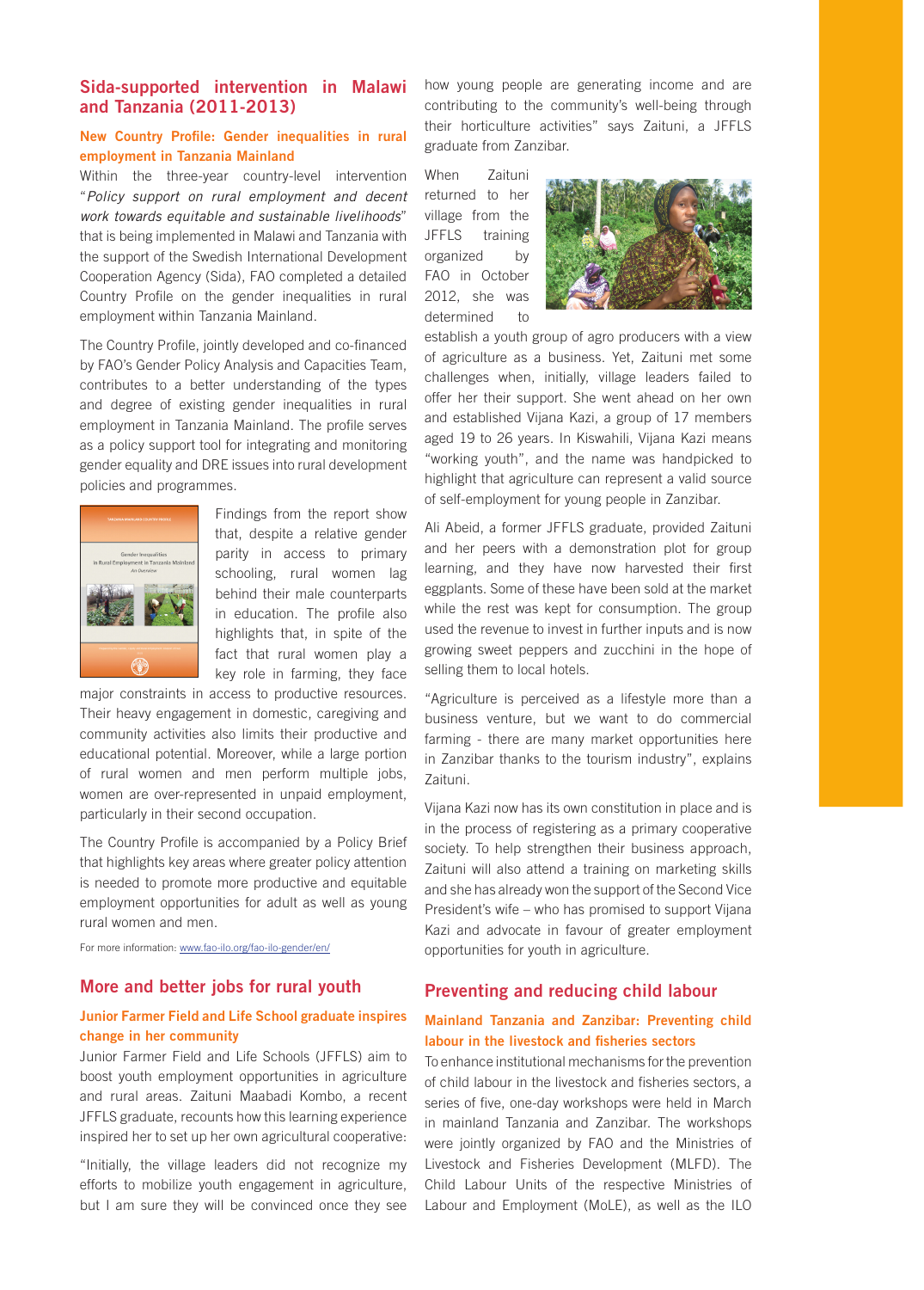

also collaborated on the initiative.

Overall, 84 directors and technical staff from the MLFD and MoLE

participated in the trainings. Through workshop presentations and discussions facilitated by FAO, participants gained valuable knowledge of the distinction between acceptable children's work and child labour, relevant national legislation and the particular hazards faced by children in the fisheries and livestock sectors.

Existing national action plans and coordinating mechanisms were also reviewed, and special focus was given to the valuable role that agricultural stakeholders can play in preventing and reducing child labour. Participants were also encouraged to develop innovative solutions geared towards addressing the root causes of child labour and to propose ways in which these could be integrated into the ministries' regular activities.

For more information: [www.fao-ilo.org/fao-ilo-child/en/](http://www.fao-ilo.org/fao-ilo-child/en/)

#### World Day Against Child Labour 2013

At FAO headquarters, FAO and ILO representatives from the International Partnership for Cooperation on Child Labour in Agriculture hosted the event "Step up to the plate, Say NO to child labour in agriculture!". The event raised awareness among agriculture and labour stakeholders, and called for child labour concerns to be considered in programmes and policies of agriculture organizations.

A short FAO-ILO video, featuring children's own views on child labour in agriculture, was screened



at the event, and the *FAO-ILO Guidance on addressing child labour in fisheries and aquaculture* was launched. This

document offers for the first time a global overview of child labour in the different fisheries and aquaculture subsectors: small- and large-scale capture fisheries, aquaculture and post-harvest activities.

Download the publication: [www.fao.org/docrep/018/i3318e/i3318e.pdf](http://www.fao.org/docrep/018/i3318e/i3318e.pdf) To watch the video, visit: [www.youtube.com/watch?v=Ty9FUpeXNCs](http://www.youtube.com/watch?v=Ty9FUpeXNCs)

#### E-Learning course on child labour in agriculture

FAO is in the process of developing an e-Learning course on child labour in agriculture that will target ministries of agriculture, livestock, fisheries, forestry and related government stakeholders, as well as

producers' organizations, research institutes and FAO staff in headquarters and decentralized offices.

The overall goal of the e-Learning course is to scaleup capacity development support for agricultural stakeholders and to provide concrete solutions and skills, which can be applied in real life agricultural policy and programming situations.

In June, a curriculum development workshop brought together a variety of development partners, as well as FAO and ILO staff members from different technical areas to ensure that the course will meet the needs of targeted stakeholders.

## Other news…

## Promoting decent employment in forestry for improved nutrition and food security



FAO prepared a background paper *Promoting decent employment in forestry for improved nutrition and food security* for the International Conference on Forests for Food Security and Nutrition (Rome, 13–15 May 2013).

Promoting decent employment

in forestry contributes to achieving food security and nutrition. More and better jobs in forestry will ensure increased employment opportunities, higher incomes and productivity, as well as safer and more stable working conditions.

The paper suggests the following priority areas: (i) better integrating decent employment concerns in forest policies and programmes; (ii) increasing opportunities for entrepreneurship and employment avoiding deforestation and forest degradation; (iii) improving working conditions for forest workers; (iv) strengthening producers' organizations and forestry workers' unions; (v) extending the outreach of forest certification schemes and codes of conduct that include social and labour aspects relevant to smallscale forestry.

For more information: [www.fao.org/forestry/food-security/81696/en](http://www.fao.org/forestry/37072-0fead0729740853a8e0e2410ffde85d8e.pdf)

## Launch of the SO3 Programmatic Regional Initiative in Ghana

Through its revised Strategic Framework, the Organization will mobilize human and financial resources to reduce rural poverty with a focus on the African region. Toward this aim, FAO implements the Strategic Objective 3 - *Programmatic Regional Initiative in Ghana* (SO3-PRI-Ghana), a multidisciplinary approach to rural poverty reduction, which involves a diverse group of technical divisions, decentralized offices, national representations and development partners.